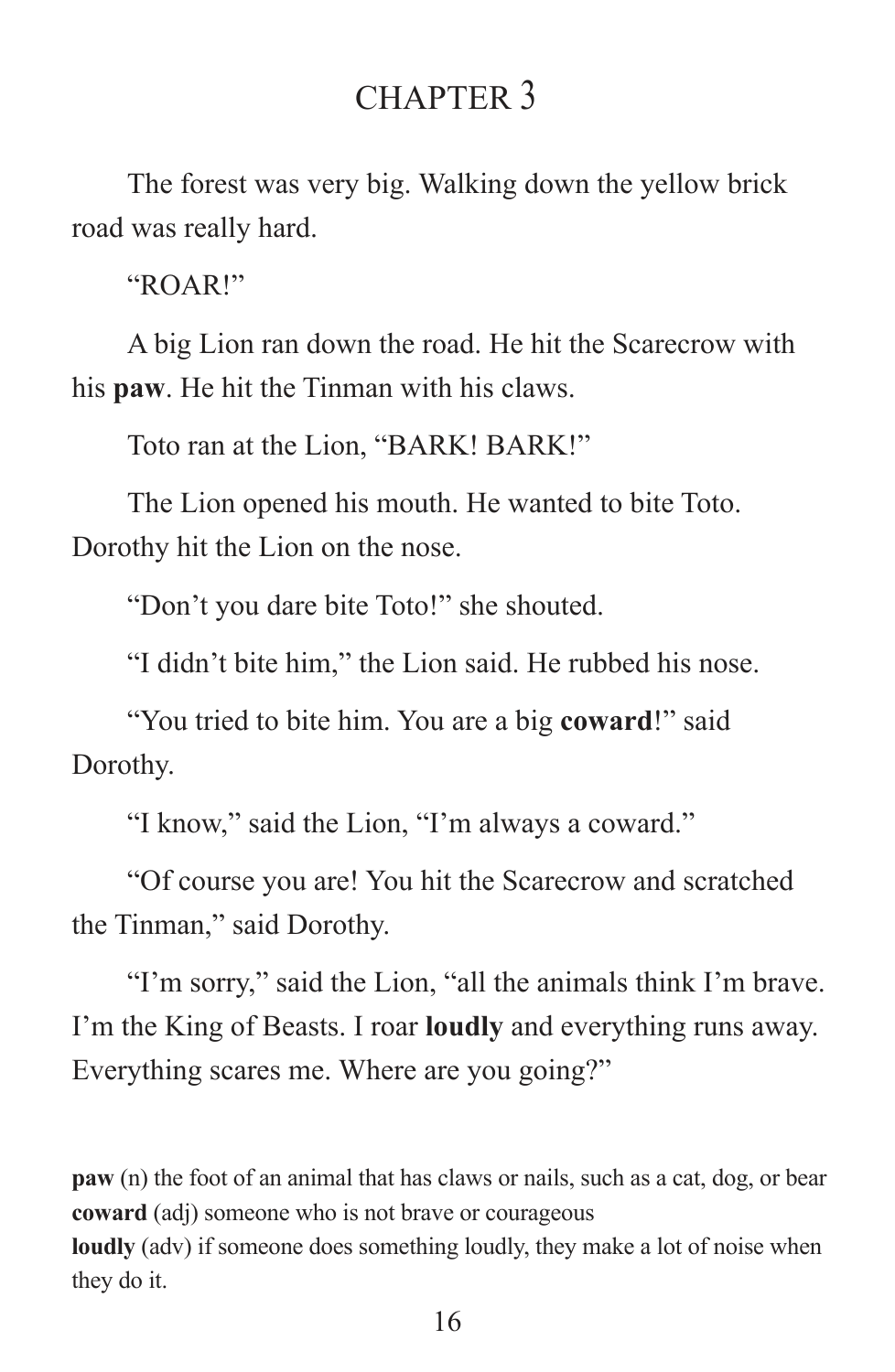

*Dorothy hit the Lion on the nose.*  "We're going to see the wizard," said Dorothy.

"In the Emerald City? Why are you going to see him?" asked the Lion.

"I want to go back to Kansas," said Dorothy.

"I want a heart," said the Tinman

"I want a brain," said the Scarecrow.

"Will he give me courage?" asked the Lion.

"Of course! Come with us," said Dorothy.

They all walked down the yellow brick road. The Tinman stood on a beetle. He was very **upset**. He cried. His jaw became rusty.

**upset** (adj) unhappy, sad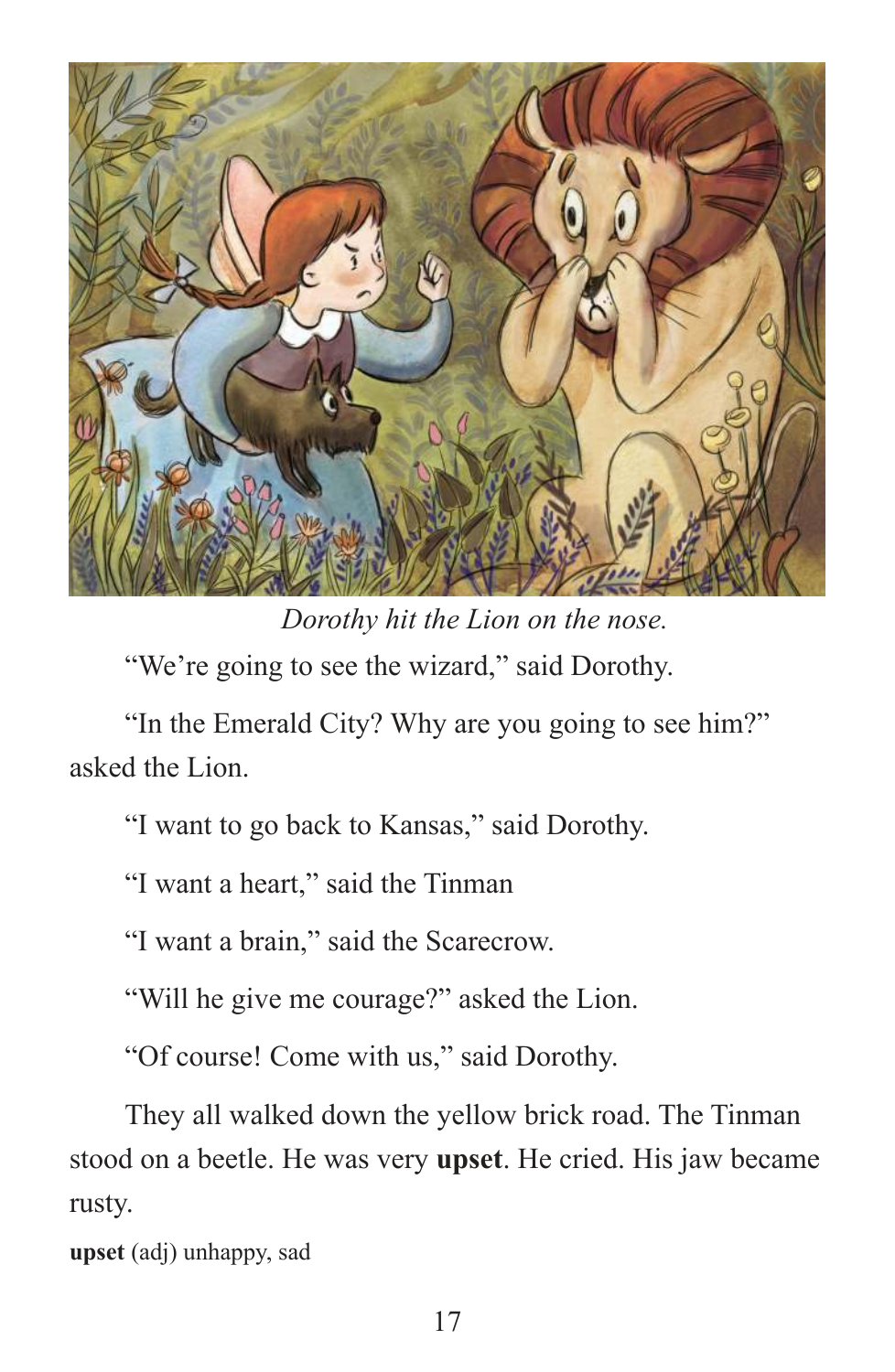"I'm always **kind** to everything. I don't have a heart," said the Tinman.

The Lion went to find his dinner.

The Scarecrow picked nuts for Dorothy's basket.

She had a lot of food to eat. Dorothy went to sleep.

The Scarecrow put leaves on Dorothy to keep her warm.

The next day, they found a big hole. It was too big. Dorothy couldn't jump over it.

"What do we do?" asked Dorothy.

"We can't fly. We can't climb down," said the Scarecrow.

"I can jump over it," said the Lion.

"You can carry us on your back! I will go first. You can run and jump over the ditch," said the Scarecrow.

The Lion and Scarecrow jumped over the **ditch**. The Lion came back for Dorothy and the Tinman.

The forest was very thick and there was another ditch. It was too big for the Lion.

"Tinman! **Chop down** this tree. We can walk across the ditch," said the Scarecrow.

The Tinman chopped down the tree. The Lion pushed it over. They walked across the ditch and down the yellow brick road.

**kind** (adj) gentle, helpful, thinking about other people's feelings **chop down** (phrasal verb) to cut a tree, bush, plant etc. **ditch** (n) a long narrow hole dug in the earth, usually used to hold or move water **meadow** (n) land covered with grass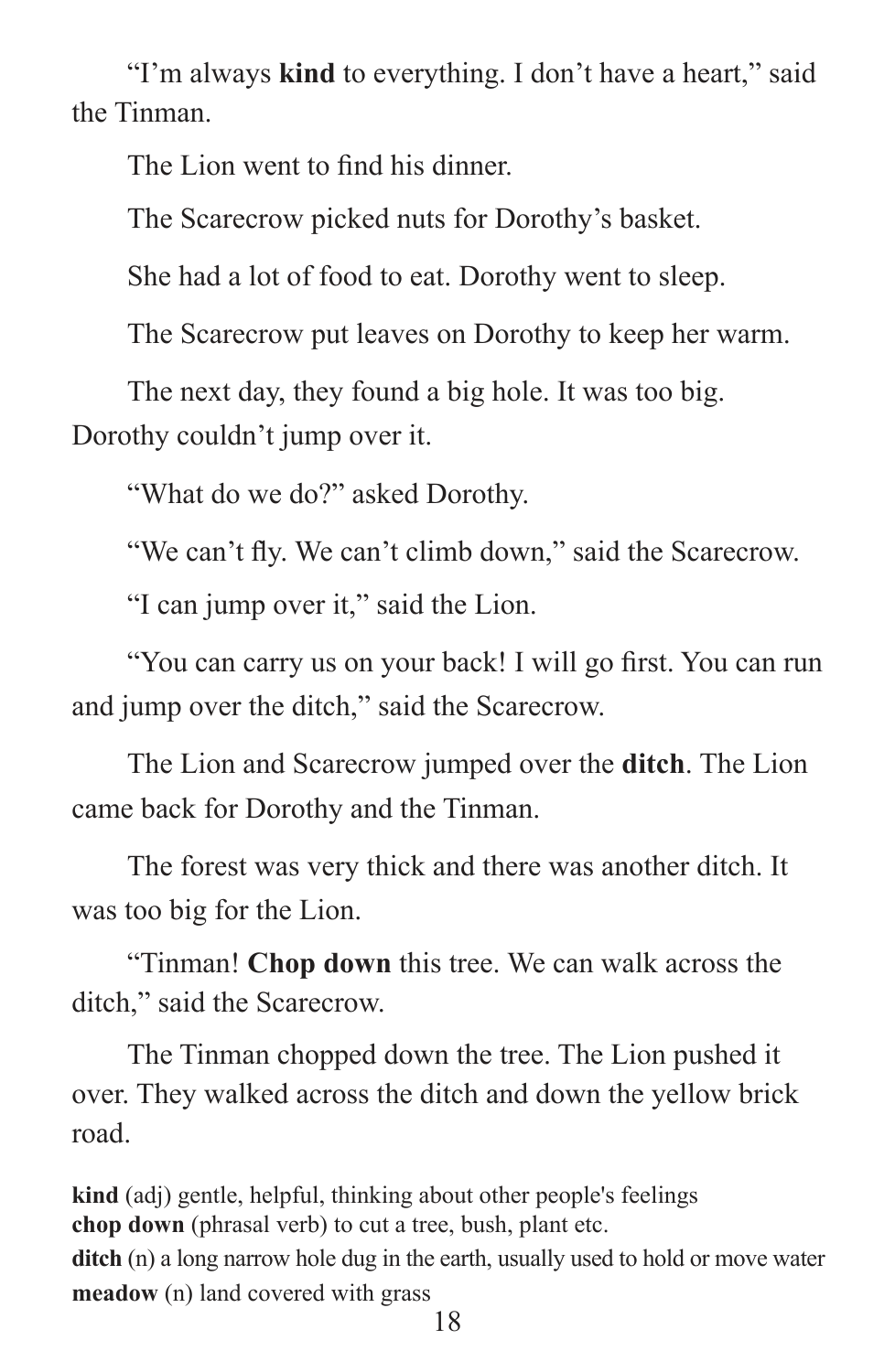They walked down the road. There was a big field of poppies.

Dorothy was tired. She sat down to sleep. The Lion sat down to sleep. Toto sat down to sleep.

"Oh no! We must get Dorothy out of these flowers. She will sleep forever here!" said the Scarecrow.

The Tinman and Scarecrow picked up Dorothy and Toto.

"I am sorry, Lion. You are too heavy. We can't carry you. We have to leave you behind. Goodbye," said the Scarecrow.

The road came to the edge of the forest. There was a river and **meadows**. The meadows had lots of flowers.



*Dorothy was tired. She sat down to sleep. The Lion sat down to sleep. Toto sat down to sleep.*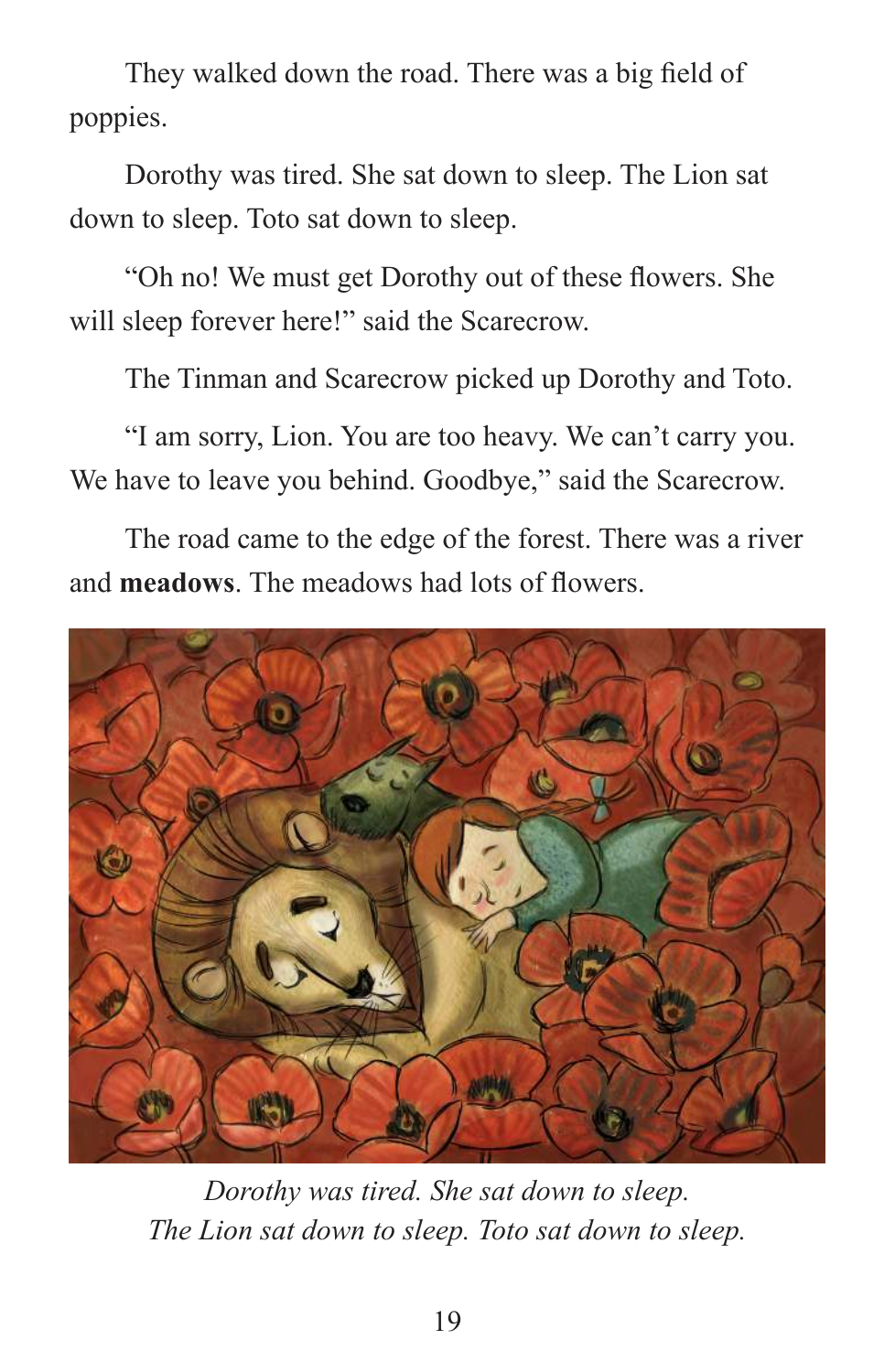# **VOCABULARY CHECK**

#### **Test-1**

**Fill in the blanks with the words below.**

| cap | cyclone brick<br>escape emerald blind                                 |  |  | can coward asleep<br>cottage cellar delicate |  |
|-----|-----------------------------------------------------------------------|--|--|----------------------------------------------|--|
| 1.  | A  person can't see.                                                  |  |  |                                              |  |
| 2.  | dinner.                                                               |  |  |                                              |  |
| 3.  | It was in a very quiet part of an old town.                           |  |  |                                              |  |
| 4.  |                                                                       |  |  |                                              |  |
| 5.  | He wears his  every day.                                              |  |  |                                              |  |
| 6.  |                                                                       |  |  |                                              |  |
| 7.  | We built a new wall around the garden.                                |  |  |                                              |  |
| 8.  |                                                                       |  |  |                                              |  |
| 9.  | He is not brave. He is a                                              |  |  |                                              |  |
| 10. | Babies have very  skin so they shouldn't<br>stay in the sun for long. |  |  |                                              |  |
| 11. | caught them in two hours.                                             |  |  |                                              |  |
| 12. | is a precious stone. It is green. It is very<br>expensive.            |  |  |                                              |  |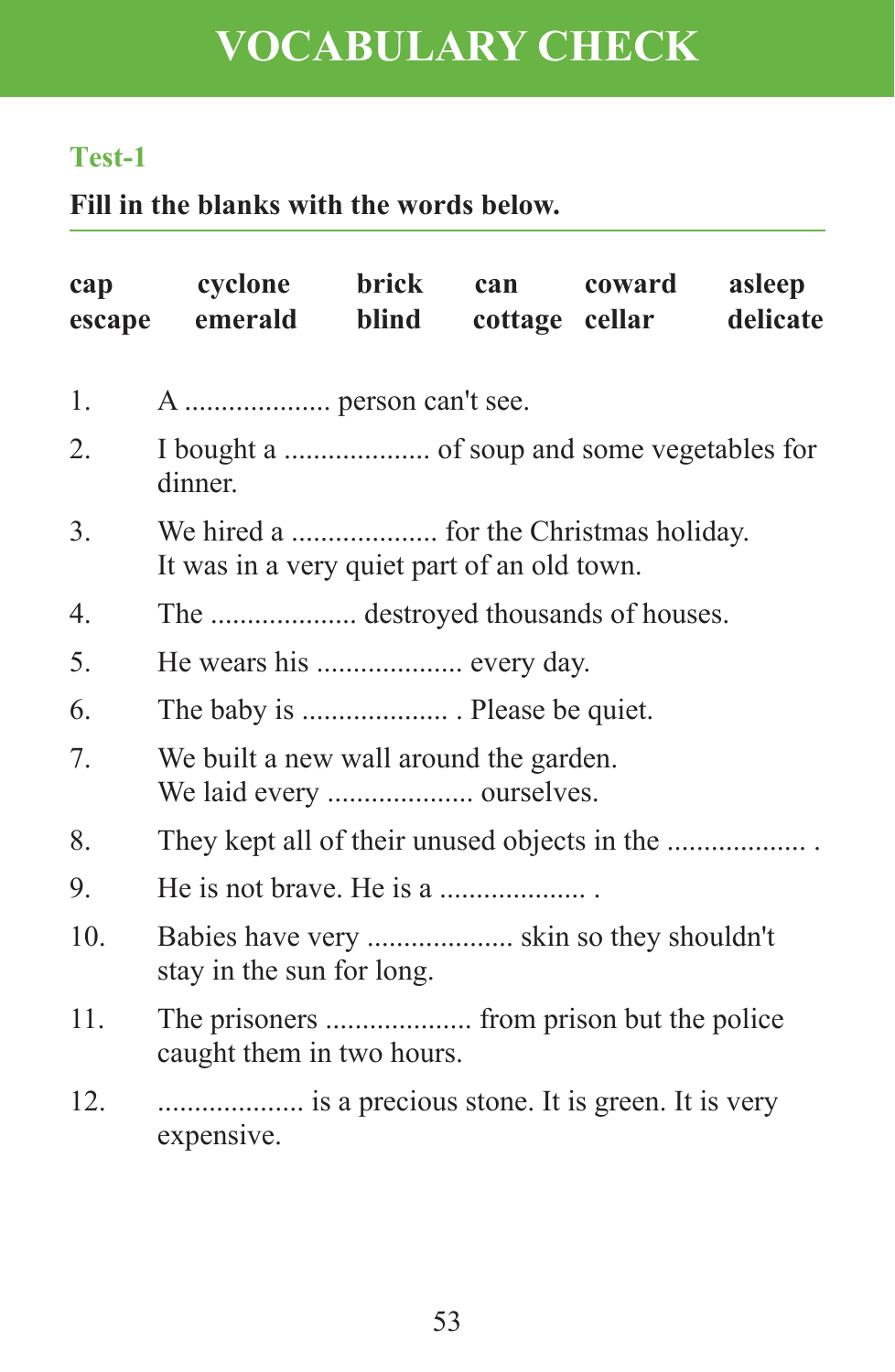## **Test-2**

| Choose the correct answer. |  |  |
|----------------------------|--|--|
|----------------------------|--|--|

|                  | a) land                       | b) take                                          | c) keep  |            |
|------------------|-------------------------------|--------------------------------------------------|----------|------------|
| 2.               | insects.                      | are fields of grass. They are home to many       |          |            |
|                  | a) Ladders b) Meadows         |                                                  | c) Paws  |            |
| 3.               | Our cat hurt its  last night. |                                                  |          |            |
|                  | a) cap                        | b) emerald                                       | c) paw   |            |
| $\overline{4}$ . |                               | He was so  because he missed the show.           |          |            |
|                  | a) sad                        | b) kind<br>c) coward                             |          |            |
| 5.               | He isn't a  He is only shy.   |                                                  |          |            |
|                  | a) hard                       | b) coward                                        | c) loud  |            |
| 6.               |                               |                                                  |          |            |
|                  | a) sprung b) roared           |                                                  |          | c) rescued |
| 7.               |                               | We were in the zoo. A lion  We were all scared.  |          |            |
|                  | a) roared b) mooed            |                                                  |          | c) meowed  |
| 8.               |                               | It was really cold so I wore a  woollen sweater. |          |            |
|                  | a) slim                       | b) thick                                         | c) brave |            |